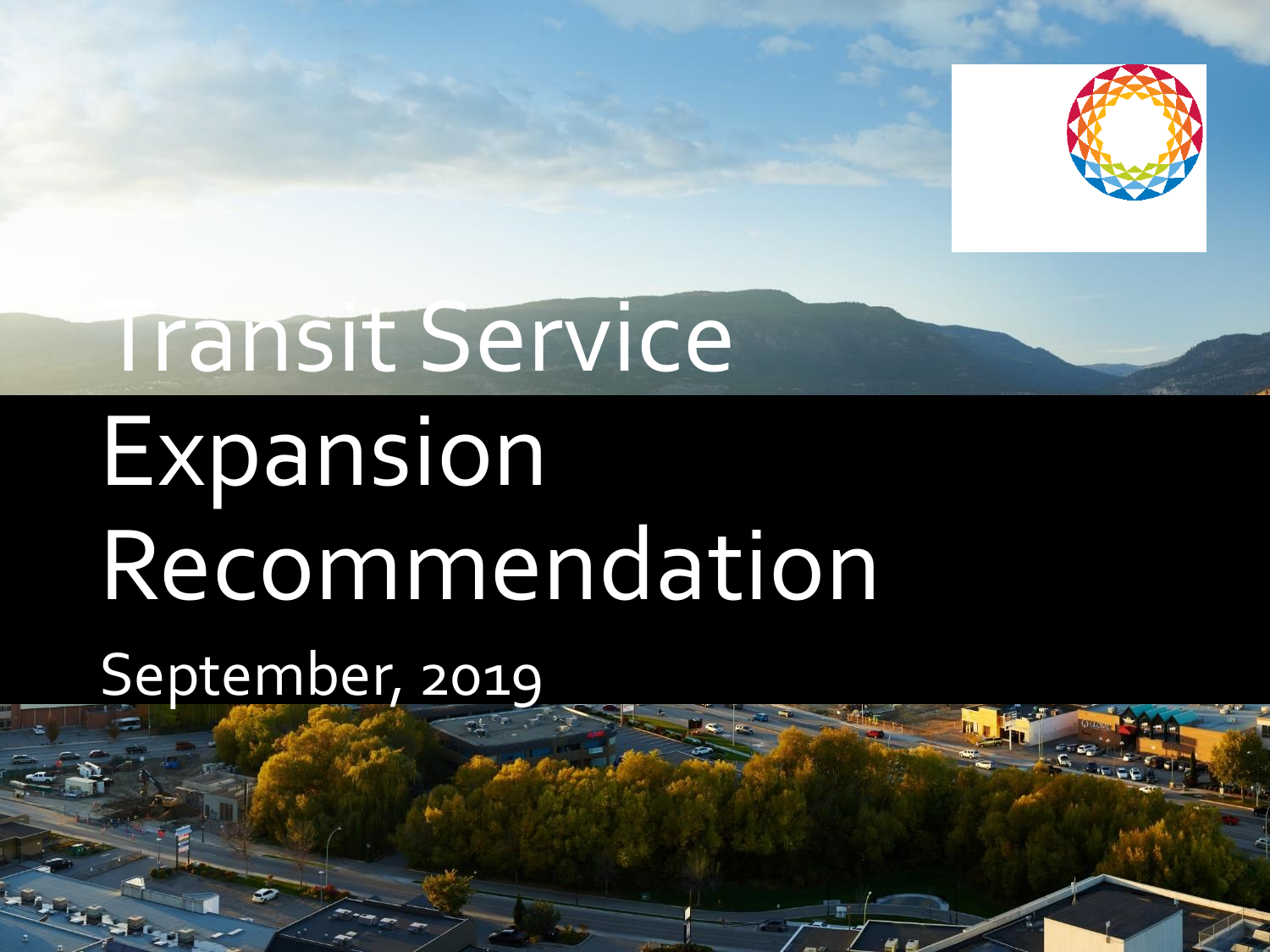

# Purpose

To inform Council of the recommended service plan proposed for implementation in September 2019 following public engagement on the various service options presented to Council in January.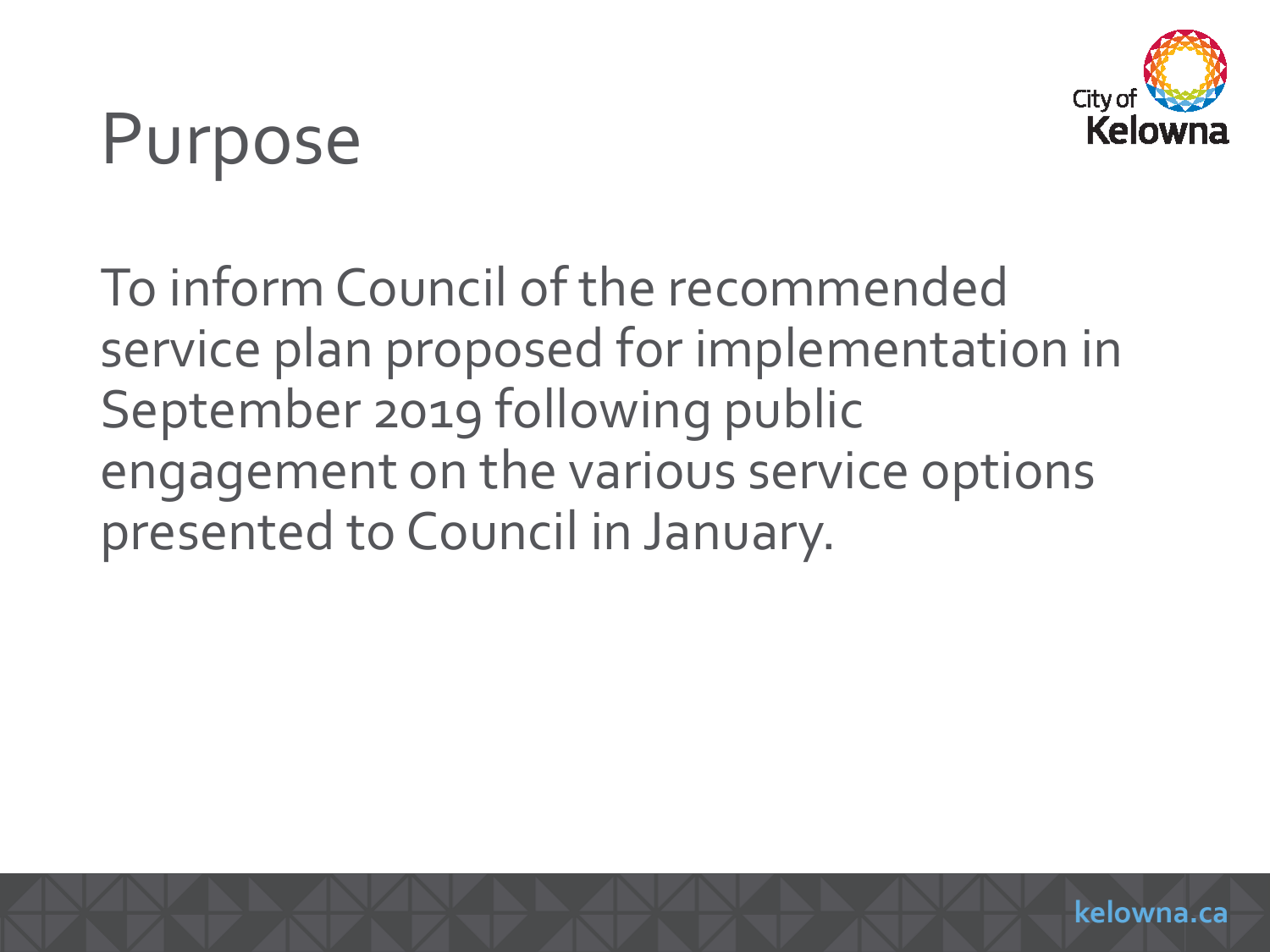

# Key Issues facing the System

Managing demand on route 8 University

▶ Meeting demand between UBCO and Academy Way student residences

▶ Optimizing service on community bus routes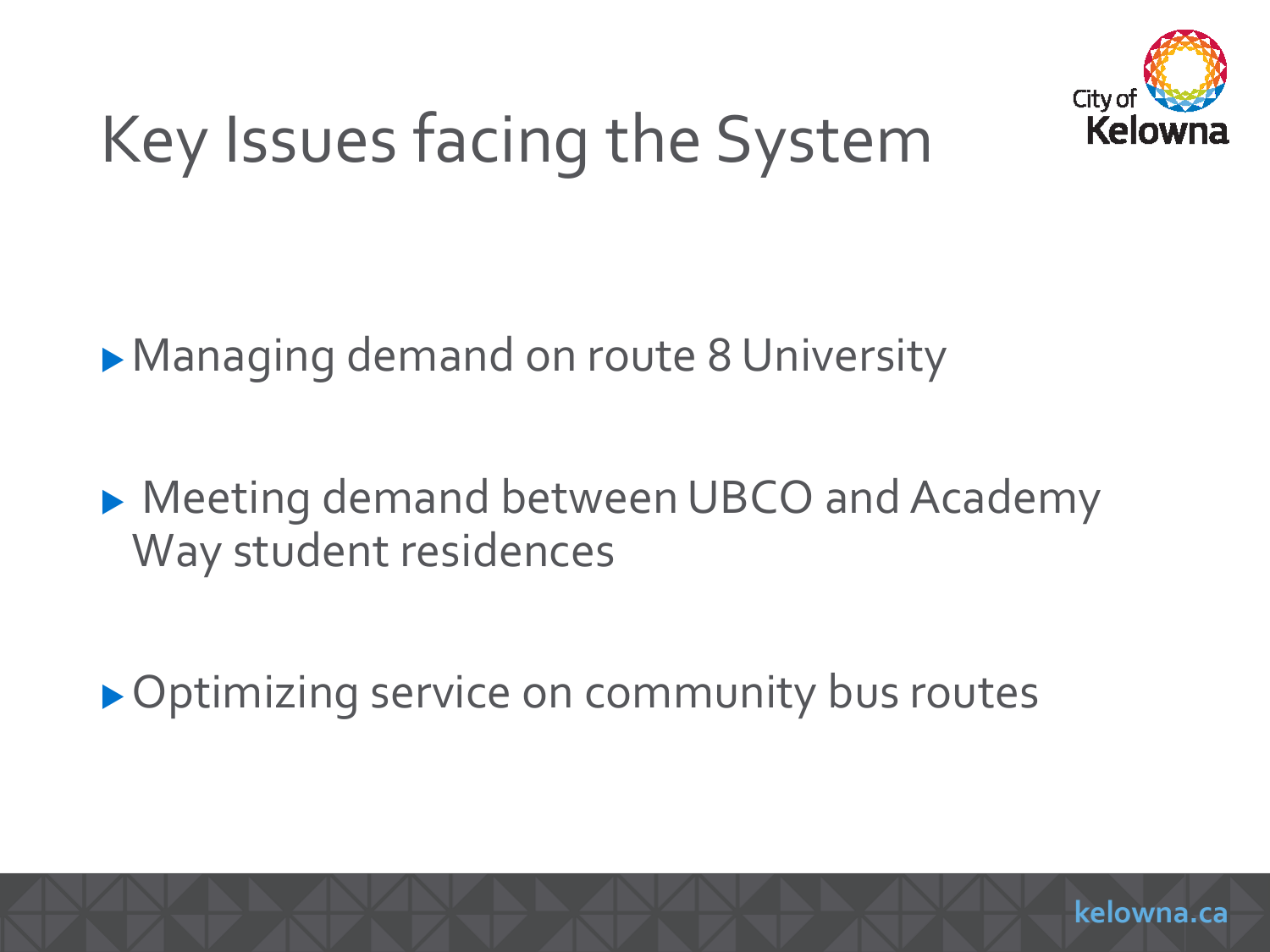

# Budget

#### TIPS MOU – 2019/20 Expansion Initiatives – Endorsed by Council August, 2018

| <b>PROPOSED EXPANSION INITIATIVES</b> |                                            |                     |                                                                                                                                                                                                                                            |                                              |                                                         |                                                                 |
|---------------------------------------|--------------------------------------------|---------------------|--------------------------------------------------------------------------------------------------------------------------------------------------------------------------------------------------------------------------------------------|----------------------------------------------|---------------------------------------------------------|-----------------------------------------------------------------|
| <b>AOA Period</b>                     | <b>In</b><br><b>Service</b><br><b>Date</b> | <b>Annual Hours</b> | <b>Vehicle</b><br><b>Requirements</b>                                                                                                                                                                                                      | <b>Estimated</b><br><b>Annual</b><br>Revenue | <b>Estimated</b><br><b>Annual</b><br><b>Total Costs</b> | <b>Estimated</b><br><b>Annual Net</b><br><b>Municipal Share</b> |
| 2019/20                               | $Sep-19$                                   | 1,300               | 1                                                                                                                                                                                                                                          | \$26,662                                     | \$185,265                                               | \$89,108                                                        |
|                                       |                                            | <b>Description</b>  | Based on results from the Transit Future Action Plan: Improvements to<br>the core network.                                                                                                                                                 |                                              |                                                         |                                                                 |
| 2019/20                               | $Sep-19$                                   | 500                 | 0                                                                                                                                                                                                                                          | \$10,255                                     | \$57,247                                                | \$20,264                                                        |
|                                       |                                            | <b>Description</b>  | Improved transit connections and service reliability to the Rutland Town<br>Centre and potential for additional Academy Way service.                                                                                                       |                                              |                                                         |                                                                 |
| 2020/21                               | $Sep-20$                                   | 5,000               | 3                                                                                                                                                                                                                                          | \$82,463                                     | \$713,641                                               | \$350,526                                                       |
|                                       |                                            | <b>Description</b>  | These resources will be used for the Rutland route realignment project<br>that will be finalized as part of the Transit Future Action Plan process. In<br>addition, on-time performance will also be improved on Core Transit<br>services. |                                              |                                                         |                                                                 |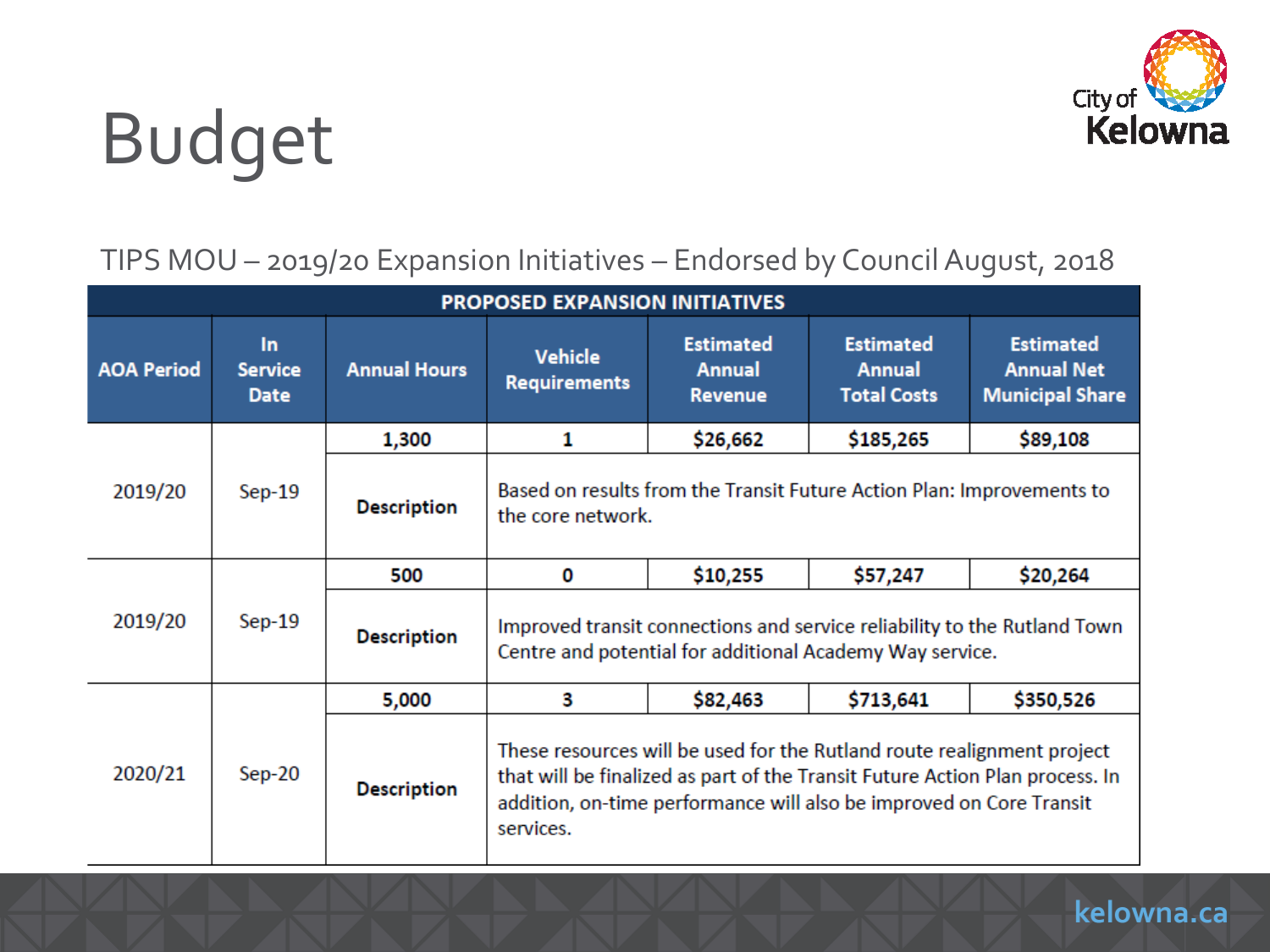

### Initial Service Options – September 2019

▶ Route 8 University weekday & Sunday service expansion

Local transit service for Academy Way

▶ Service optimization on Routes 13 and 15

► 4 UBCO/Pandosy Express via Rutland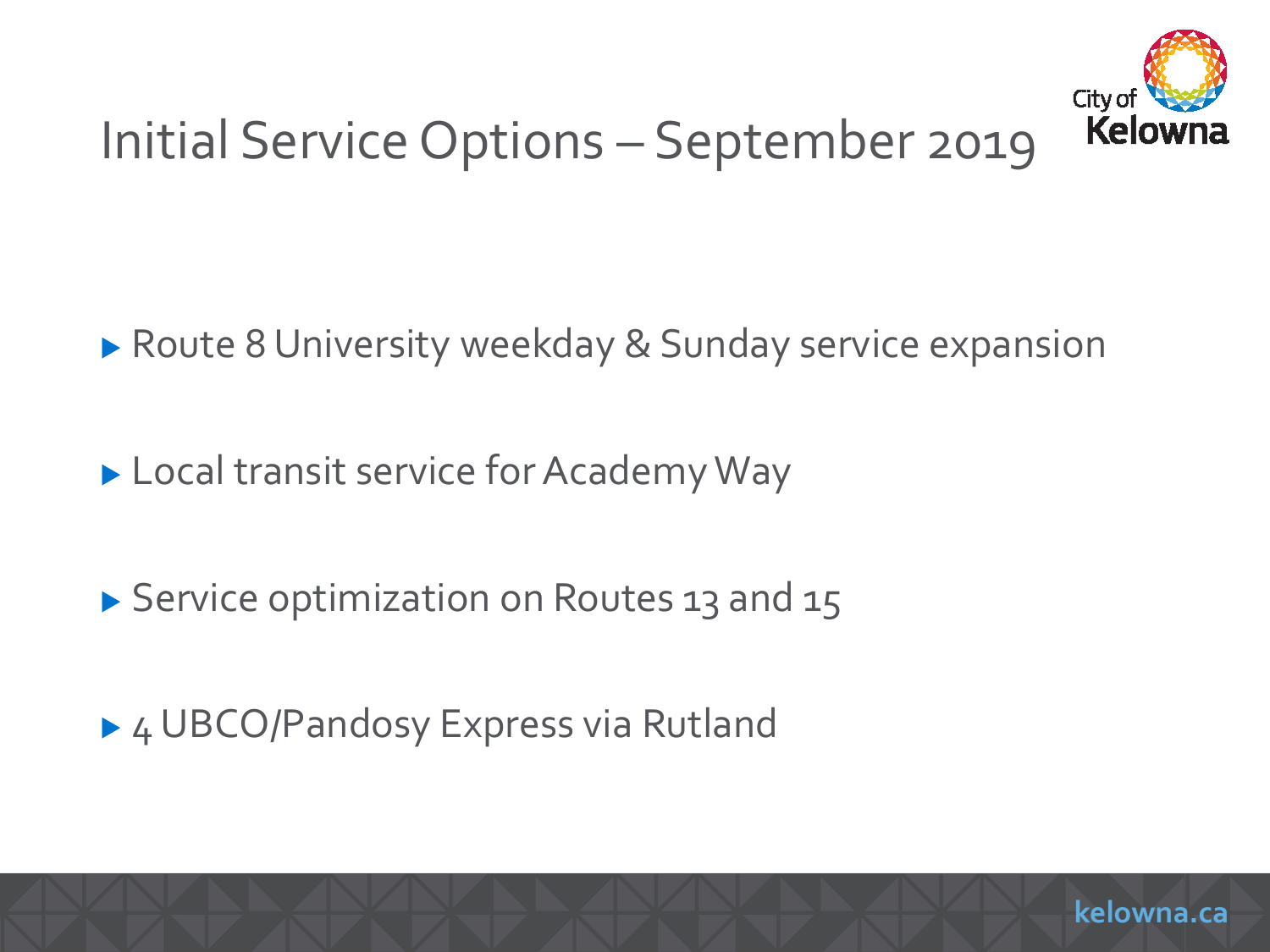

# Public Engagement

Online survey conducted between February 11<sup>th</sup> and February 23rd

▶ Supported by a comprehensive marketing and communications strategy.

▶ 715 of survey respondents, the majority Kelowna residents who primarily take transit for work and school trips.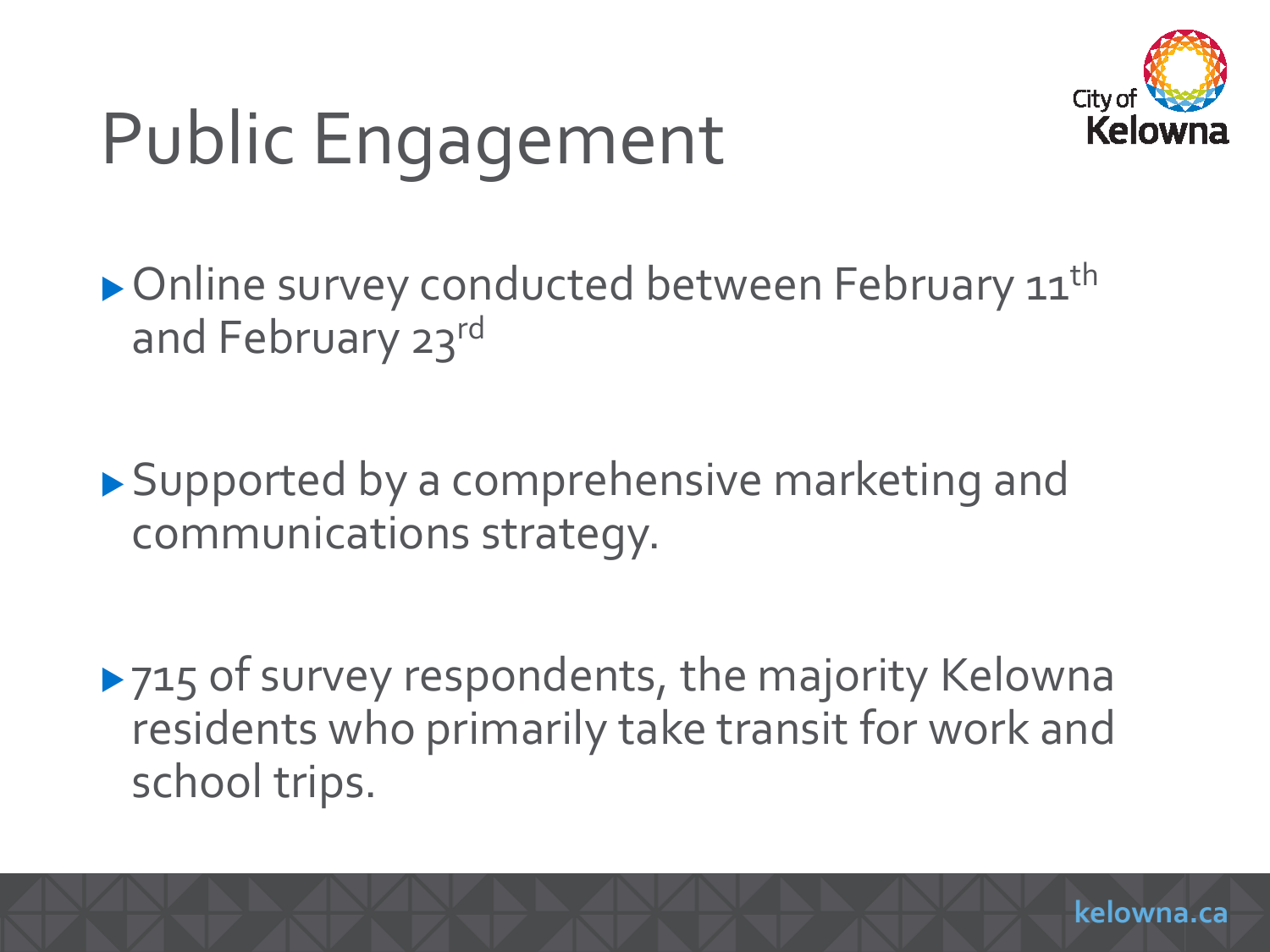

## Route 8 Service Expansion Proposal

Proposal:

- Increase weekday mid-day service frequency (9am to 2pm) to every 20 minutes.
- Increase Sunday afternoon service frequency (currently 55 minutes).

Strongly supported by the majority of respondents with many expressing support for further improvements to route 8.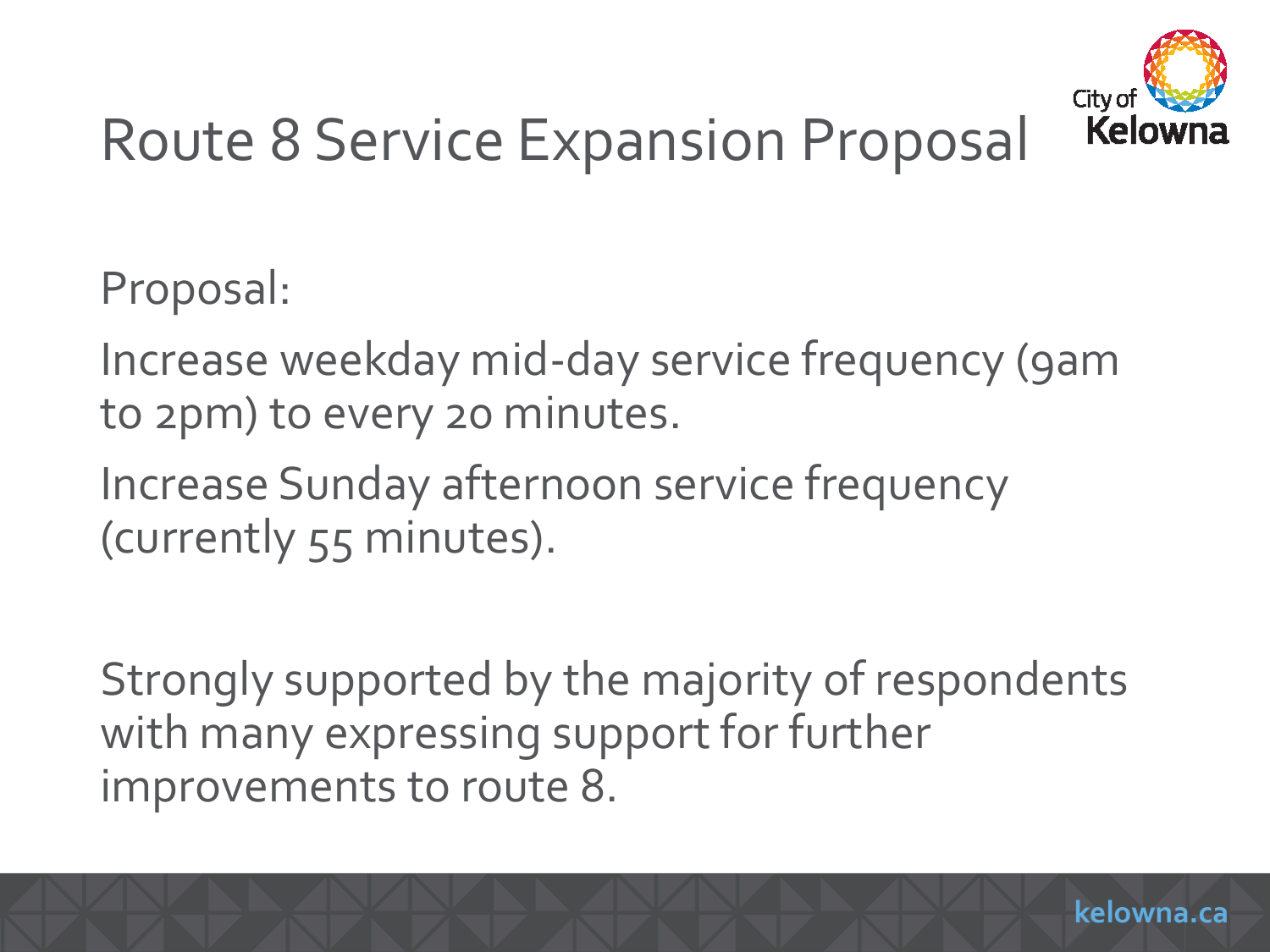

# Service Optimization - 15 Crawford

Proposal:

Reallocate underperforming trips to higher ridership routes in the system.

Level of support:

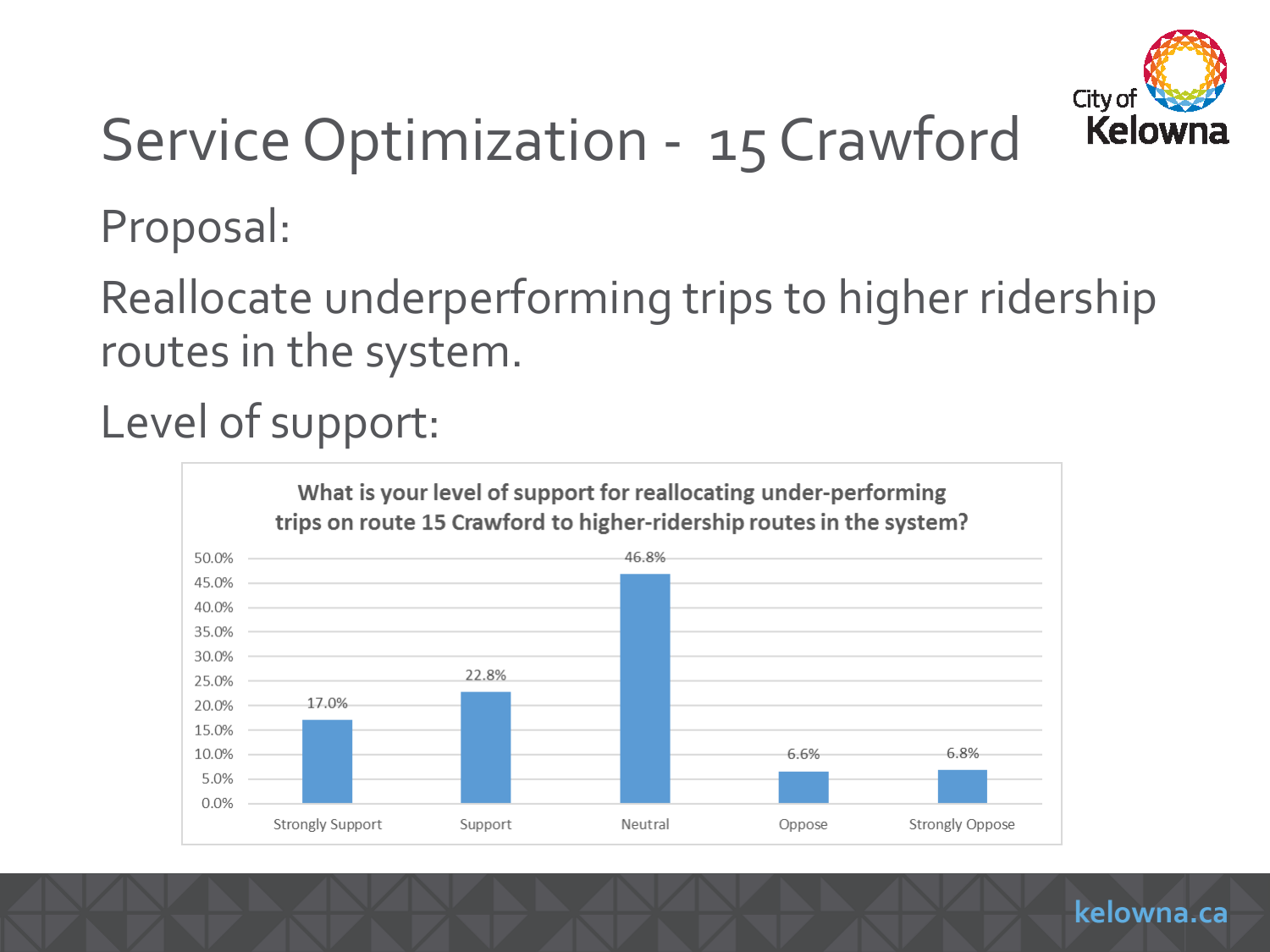

# Academy Way, Quail Ridge Service Optimization

Proposal:

New local route via Academy to Reid's Corner support route 4 during peak periods facilitated by reduced service frequency on route 13 Quail Ridge.

Level of support:



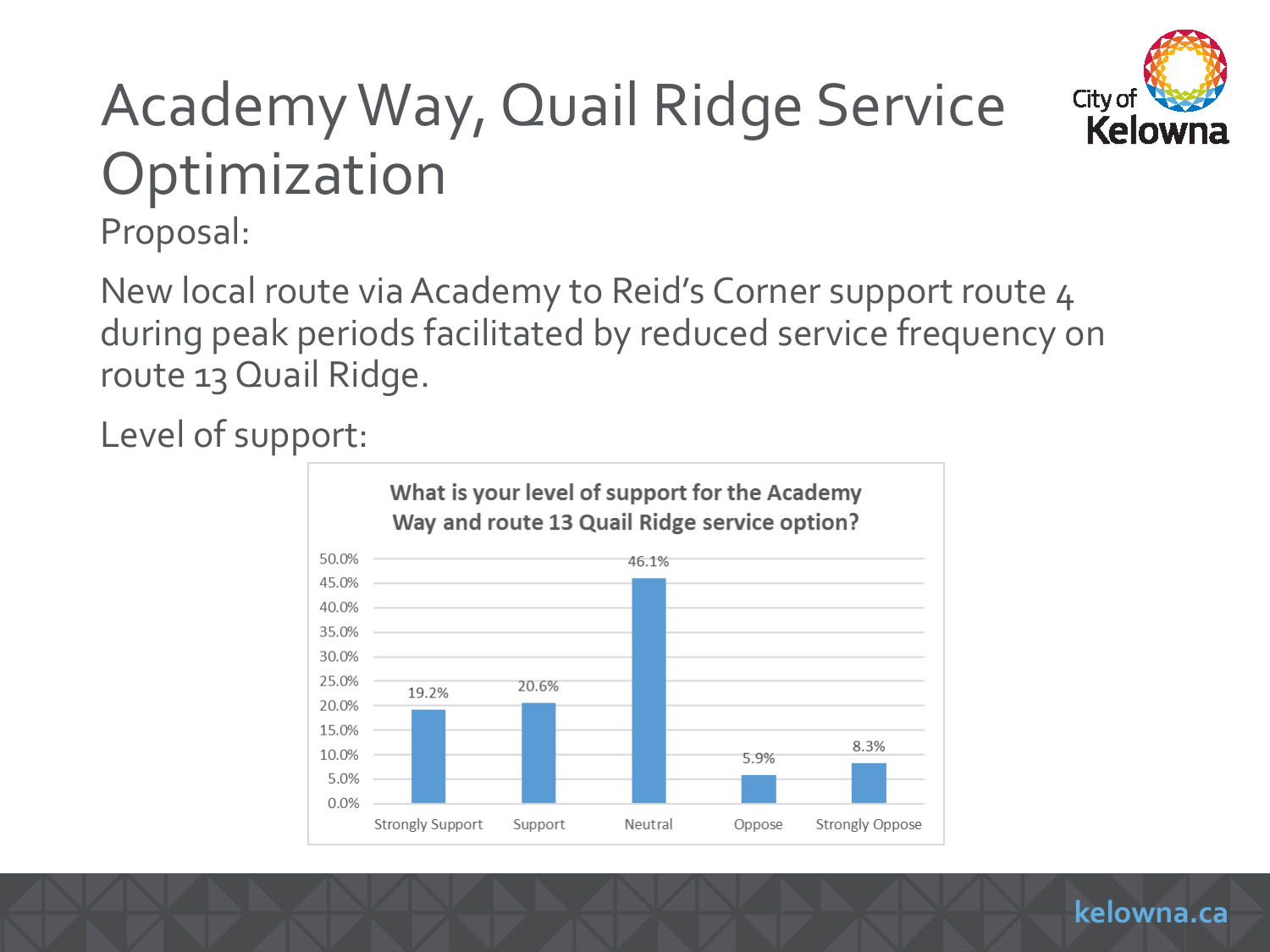

# 4 Pandosy/UBCO via Rutland

Proposal:

Shifting route 4 off Highway 97 into Rutland to increase service coverage and support route 8.

Level of Support:

What is your level of support for the proposal to change route 4 Pandosy/UBCO Express routing to operate through Rutland?